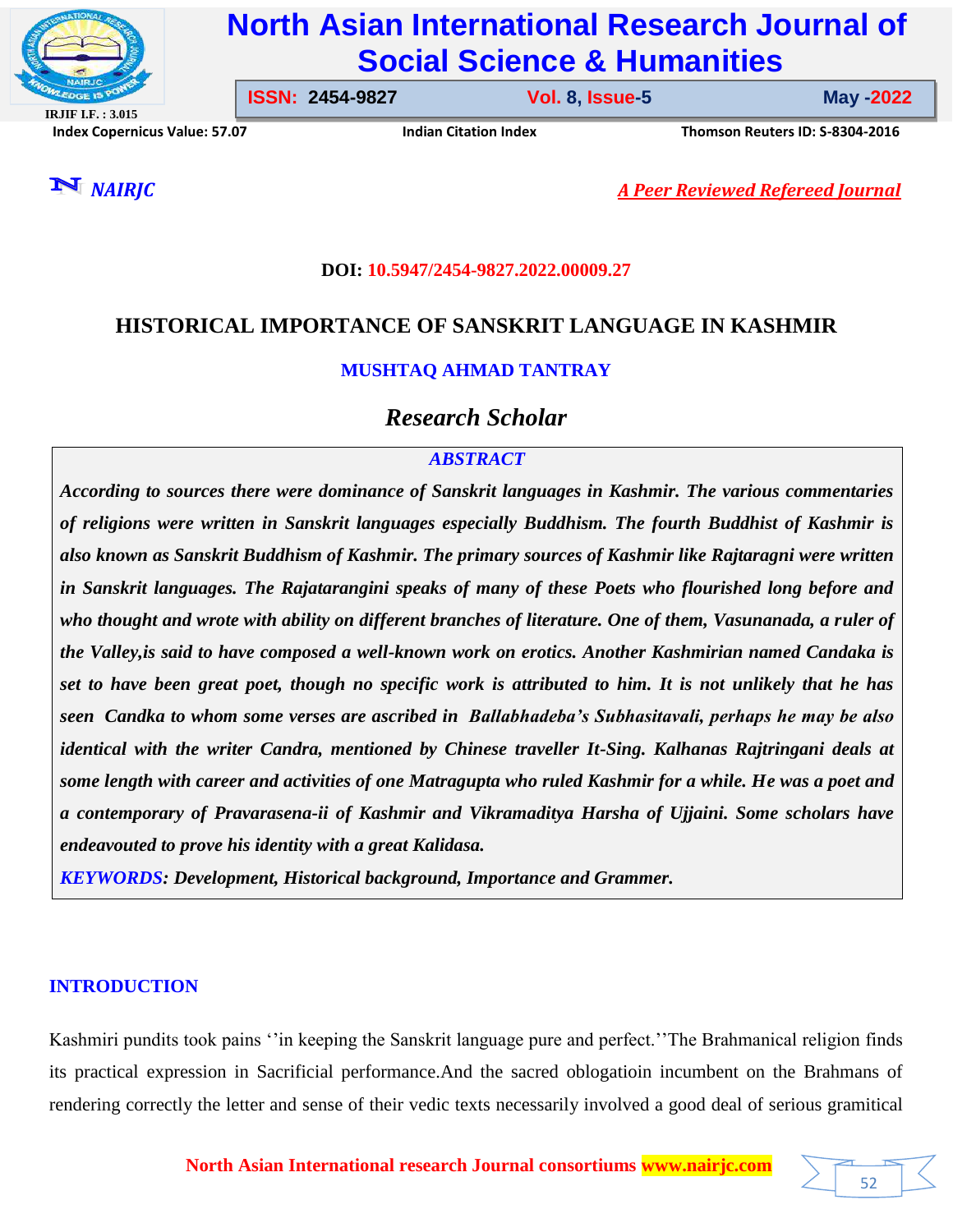and etymological study.They believed the grammer was the only instrument which could take care of adhering to these texts and holding the entire Sanskrit language and literature in their firm grip hence Panini,s monumental work on Sanskrit grammer,the Ashtadhyayi became the object of their special study.Kashmiri were keen to remain masters of Sanskrit grammer is shown by the number of works authored by them on this subject. Kalhana refers to the study of Patanjali,s gramitical Mahabhasaya under Jayapida towards the end of eighth century A.D. In Prosody and metrics Kashmiri authors have made valuable contribution to Sanskrit language and literature.

Candragomin, the founder of the Candra school of Sanskrit grammer, probably lived in Kashmir.<sup>1</sup> According to Kalhana's Rajtarangini Candracarya revived the study of the Mahabhasya Abhimanyu. Kalhana akso says that while writing Rajatarangini he received considerable informations regarding the earliest periods from a work entitled The Nilamata-purana. <sup>2</sup>Kalahana's very frequently refrences to numerous Kashmirian authors and their works enable us to follow the history of Sanskrit literatue of Kashmir with tolerable accuracy from the  $8<sup>th</sup>$  century onwards .The works of many of the writers themselves have also survived and some of these contain valuable information about other foregoing and contemporary writers and their compositions.<sup>3</sup>The Poets of the Karkota period according to Kalhana were Damodaragupta.<sup>4</sup>Manoratha,Sankhadatta, Cataka and Jayapia.Damodaragupta is said to have written a book called kuttani-mata kavya. <sup>6</sup>In the reign of Karkota king Ajitapida, there lived a poet named sankuka who composed a poem called Bhuvanabhyudaya.yhe theme of the book was centered round the conflict between the regents Mamma and Utpalaka.<sup>7</sup> Inspite of the lack of historical materials in the early portions of his work, Kalhana's splendour of imagination, depth and range of thought and above all the power of centralizing many talents to a single purpose, had given his Rajatrangini a literary immortality. Among the special merits of Kalhana as a historian, Stein mentions his impartiality and in-dependance, individuality of his characters, accuracy of genealogical statements, high sense of historical truthfulness in later parts of the Chronicle and exactness of topographical details.<sup>8</sup> Kaniska,s council is an important landmark in the history of Buddhism. It represents the rise of what may be called Sanskrit Buddhism. From now onwards Sanskrit became the language of Buddhist thought and discussion all over the north. As already been noticed, the canonical texts and the commentaries on them drawn up or compared by the eminent Sanskrit scholars like Ashvagosh and Parshva. Inevitably all subsequent discussions on them was also in Sanskrit. The emergence of Sanskrit as a language of Buddhism had far reaching consequences. It meant the domination of the faith by those who had mastery over the language, or, in other words, the Brahman converts. After Nagarjuna's departure from the Valley a number of Kashmiri monks used to go south to visit Sri Parvata where the celebrated philosopher had taken up his residence and which in course of time developed into a great centre of Buddhist learning. Monks in large numbers however, went to the northern regions where they played a conspicuous part in the propagation of Buddhism. To do their job effectively they often acquired mastery in the language of the region they visited and translated the principal

**North Asian International research Journal consortiums www.nairjc.com**

53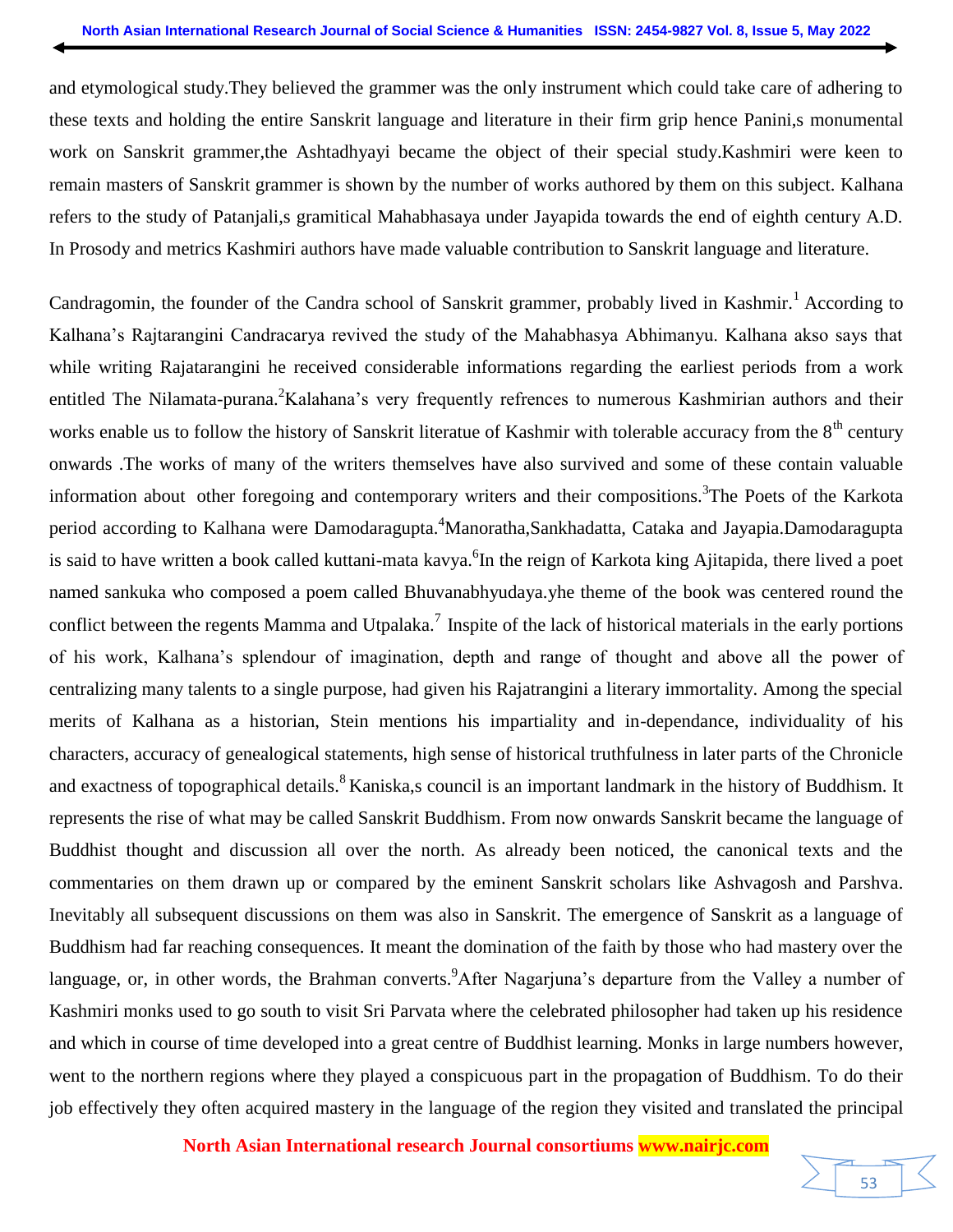Sanskrit words into it for the benefit of the local people.<sup>10</sup> In the plain watered by Ganges and Yamuna the language used is Sanskrit and the words tell us about the time that follow the death of Buddha. Reacting Kashmir as unlimited expansion opened before Buddhism towards central Asia, the writers of the valley and neighbouring countries use Sanskrit, Sharda, Ladhakhi, Tibetan or Chinese etc. the respective languages of their regions and countries. They embellish, recast, comment, develope and collect ancient texts. Moreover, Kanishka got Mahavibhasas compiled in Sanskrit with the help of Asvaghosa in Kashmir.<sup>11</sup>Asvagosh was a resdent of Saketa and belonged to a Brahman family.<sup>12</sup>He was a literary giant and was well-versed in grammer ,the four Vedas, six treatises on Vedangas,conversent with Tripitakas of 18 Schools of Buddhism and a laureate of literature.Due to his literary genious, he was invited by Katyayaniputra to Kashmir.<sup>13</sup> where he compiled the vibhasas and gave them literary form.<sup>14</sup>Asvagosh the eminent author of buddhacarita the Saundrananda and Sariputraprakarma, attented the council.The commentaries on all the Buddhists texts were compiled into treatises known as upadesasastras and Vibhasa-sastras, and the commantries were all in Sanskrit languages.<sup>15</sup>

#### **CONCLUSION**

During conclusion we can say that in Kashmir there was dominance of sanskrit language.The eminent Scholars like Asvagosh Damodaragupta Manoratha ,Sankhadatta Cataka and Samdhimat.The eminent Scholar Kalhana write Rajatarangini was written in Sanskrit .The fourth buddhist held in Kashmir ,in which commantries were written in copper plates in Sanskrit languages ,which shows that there were dominance of Sanskrit languages in Kashmir.

#### **REFRENCES**

1. Kalhana,s Rajatarangini 1,176

2. R.T, 1 14

3,Buhler report of a tour in search of Sanskrit Manuscripts made in Kashmir,Rajputana and central Kashmir.J.B.B.R.A.S 1877 p.14

4. R.T,iv,496

5.R.T,iv 497

6.R.T iv ,496

**North Asian International research Journal consortiums www.nairjc.com**